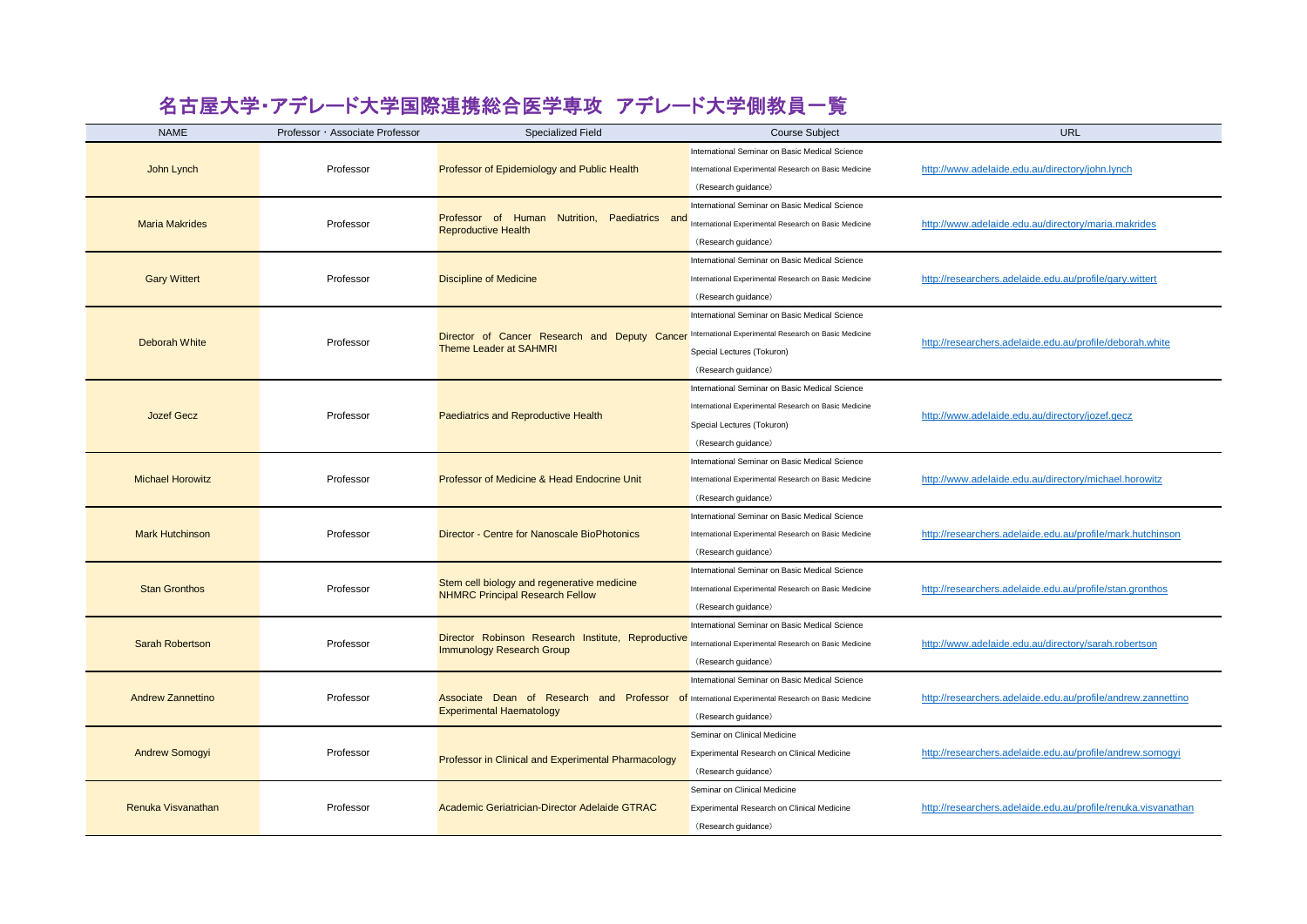| <b>NAME</b>                 | Professor · Associate Professor | Specialized Field                                                                                                                                 | <b>Course Subject</b>                                 | <b>URL</b>                                                |
|-----------------------------|---------------------------------|---------------------------------------------------------------------------------------------------------------------------------------------------|-------------------------------------------------------|-----------------------------------------------------------|
| <b>Timothy Hughes</b>       |                                 | <b>Cancer Theme Leader</b>                                                                                                                        | Seminar on Clinical Medicine                          |                                                           |
|                             | Professor                       |                                                                                                                                                   | Experimental Research on Clinical Medicine            | http://researchers.adelaide.edu.au/profile/timothy.hughes |
|                             |                                 |                                                                                                                                                   | (Research guidance)                                   |                                                           |
|                             |                                 | <b>Head of Discipline, Surgical Specialties</b>                                                                                                   | Seminar on Clinical Medicine                          |                                                           |
| <b>Guy Maddern</b>          | Professor                       |                                                                                                                                                   | Experimental Research on Clinical Medicine            | http://www.adelaide.edu.au/directory/guy.maddern          |
|                             |                                 |                                                                                                                                                   | (Research guidance)                                   |                                                           |
| Jennifer Couper             | Professor                       | <b>Head of Paediatrics - Professor</b>                                                                                                            | Seminar on Clinical Medicine                          |                                                           |
|                             |                                 |                                                                                                                                                   | Experimental Research on Clinical Medicine            | http://www.adelaide.edu.au/directory/jennifer.couper      |
|                             |                                 |                                                                                                                                                   | (Research guidance)                                   |                                                           |
|                             |                                 |                                                                                                                                                   | International Seminar on Basic Medical Science        |                                                           |
| <b>Paul Reynolds</b>        | Professor                       | Director - Lung Research Laboratory                                                                                                               | International Experimental Research on Basic Medicine | http://researchers.adelaide.edu.au/profile/Paul.Reynolds  |
|                             |                                 |                                                                                                                                                   | (Research guidance)                                   |                                                           |
|                             |                                 | <b>Professor Obstetrics and Gynaecology</b>                                                                                                       | Seminar on Clinical Medicine                          |                                                           |
| <b>Ben Mol</b>              | Professor                       |                                                                                                                                                   | Experimental Research on Clinical Medicine            | http://www.adelaide.edu.au/directory/ben.mol              |
|                             |                                 |                                                                                                                                                   | (Research guidance)                                   |                                                           |
|                             | Professor                       | <b>Clinical Dentistry</b>                                                                                                                         | International Seminar on Basic Medical Science        |                                                           |
| <b>Mark Bartold</b>         |                                 |                                                                                                                                                   | International Experimental Research on Basic Medicine |                                                           |
|                             |                                 |                                                                                                                                                   | (Research guidance)                                   |                                                           |
|                             |                                 |                                                                                                                                                   | International Seminar on Basic Medical Science        |                                                           |
| <b>Alison Kitson</b>        | Professor                       | Dean of Nursing                                                                                                                                   | International Experimental Research on Basic Medicine | http://researchers.adelaide.edu.au/profile/alison.kitson  |
|                             |                                 |                                                                                                                                                   | (Research guidance)                                   |                                                           |
|                             | Professor                       | Director - Centre for Heart Rhythm Disorders                                                                                                      | Seminar on Clinical Medicine                          |                                                           |
| <b>Prashanathan Sanders</b> |                                 |                                                                                                                                                   | Experimental Research on Clinical Medicine            | http://researchers.adelaide.edu.au/profile/Prash.Sanders  |
|                             |                                 |                                                                                                                                                   | (Research guidance)                                   |                                                           |
|                             | Professor                       | Cardiology                                                                                                                                        | Seminar on Clinical Medicine                          |                                                           |
| <b>Steve Nicholls</b>       |                                 |                                                                                                                                                   | Experimental Research on Clinical Medicine            |                                                           |
|                             |                                 |                                                                                                                                                   | (Research guidance)                                   |                                                           |
|                             |                                 |                                                                                                                                                   | International Seminar on Basic Medical Science        |                                                           |
| Peter John Wormald          | Professor                       | Otolaryngology Head & Neck Surgery                                                                                                                | International Experimental Research on Basic Medicine |                                                           |
|                             |                                 |                                                                                                                                                   | (Research guidance)                                   |                                                           |
|                             |                                 |                                                                                                                                                   | International Seminar on Basic Medical Science        |                                                           |
| <b>Wayne Tilley</b>         | Professor                       | Director - Dame Roma Mitchell Cancer Res Lab                                                                                                      | International Experimental Research on Basic Medicine | http://researchers.adelaide.edu.au/profile/wayne.tilley   |
|                             |                                 |                                                                                                                                                   | (Research guidance)                                   |                                                           |
| <b>Karen Jones</b>          | Professor                       | <b>Nuclear medicine</b><br>NHMRC Senior CDA Research Fellow - Medical International Experimental Research on Basic Medicine<br><b>Specialties</b> | International Seminar on Basic Medical Science        |                                                           |
|                             |                                 |                                                                                                                                                   |                                                       | http://www.adelaide.edu.au/directory/karen.jones          |
|                             |                                 |                                                                                                                                                   | (Research guidance)                                   |                                                           |
| <b>Bernhard Baune</b>       | Professor                       | Head - Discipline of Psychiatry                                                                                                                   | International Seminar on Basic Medical Science        |                                                           |
|                             |                                 |                                                                                                                                                   | International Experimental Research on Basic Medicine | http://www.adelaide.edu.au/directory/bernhard.baune       |
|                             |                                 |                                                                                                                                                   | (Research guidance)                                   |                                                           |